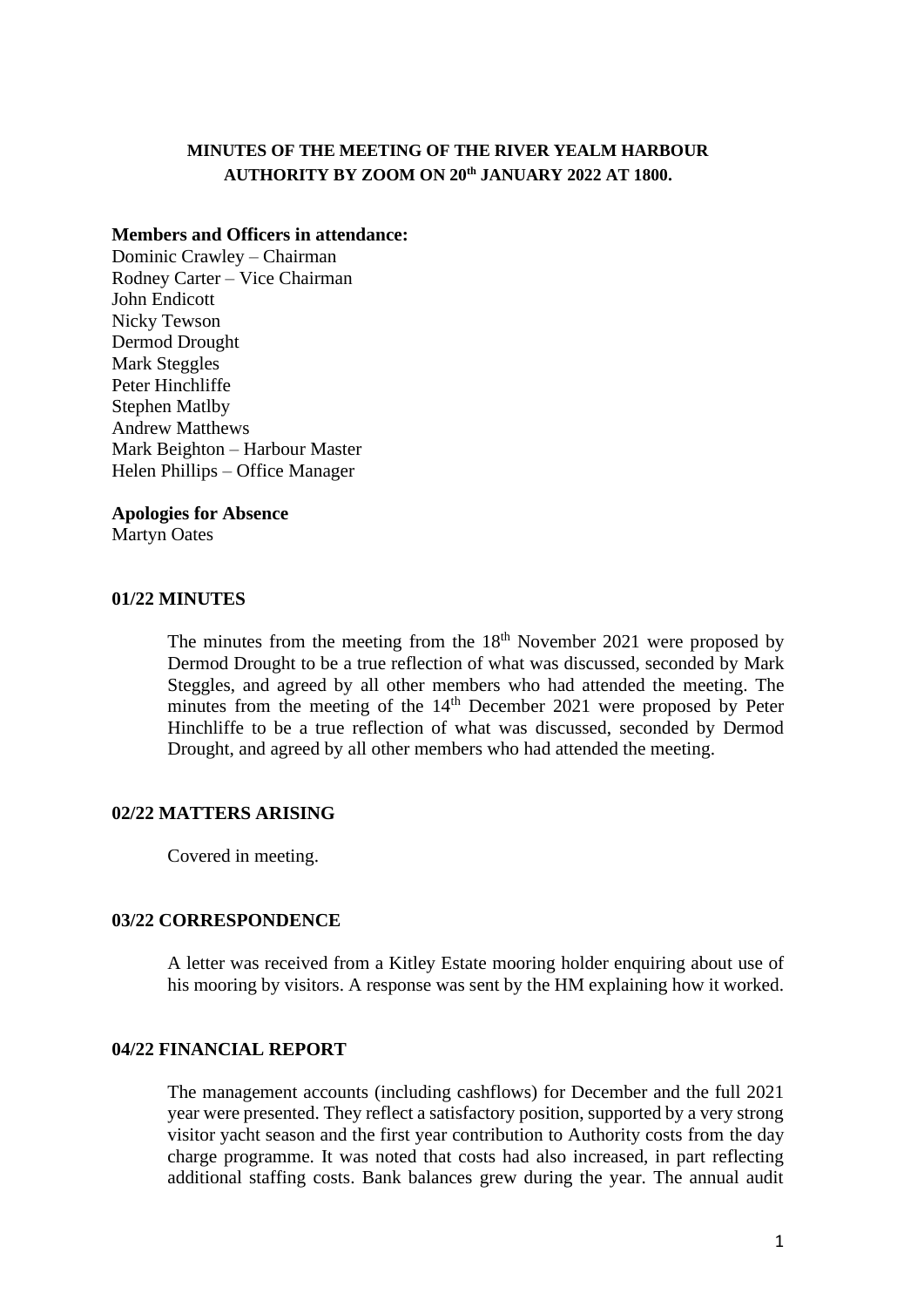process will commence shortly to ensure the audit is completed and audited annual statements are available in time for the annual meeting.

## **05/22 HARBOUR MASTER'S REPORT**

- 1. The correspondence was sent out to all A mooring holders at the end of last year in respect of mooring inspections and insurance details that will need to accompany the renewals in 2022.
- 2. A meeting was held with James Walters of Walcon in mid-December to discuss providing us with a new section of 2.5m wide pontoon. They have estimated that this will be ready for installation by October 2022, quotation to follow. This section would then initially be used to fill the gap whilst the existing leaking sections are removed at Yealm steps and taken away to be repaired, before being used to extend that pontoon.
- 3. On reading our issues with waste in the annual newsletter we were contacted by an individual who recommended a waste disposal company Devon Waste Management who provide a collection service to Bigbury Golf Club. Unfortunately having contacted them they were not interested in collecting our rubbish.
- 4. We have asked Plymstock Security for a quotation to extend our CCTV coverage of the river to include a current blind spot. They are putting forward a suggestion which will involve having a further camera on another private dwelling beside the river.
- 5. We have now had confirmation from the Yealm Community Electric Transport group that it now has sufficient committed funding for the electric ferry project to go ahead. It has been pointed out that the charging point would need to be fully installed on the pontoons before April as it would not be possible once the season has started. The electric cabling would need to have a joint at every section to facilitate easy removal.

#### **06/22 ANNUAL POLICY REVIEW**

Each year, as standard practice, the authority reviews whether any revisions to policies are required. The chairman observed that a comprehensive exercise was undertaken during 2021, resulting in a number of revisions. He asked members to consider prior to the February meeting whether any further changes to policies were appropriate.

#### **07/22 PARISH COUNCIL LIAISON**

Brixton absent and Yealmpton and Wembury nothing to report. Rodney Carter reported jointly for Newton and Noss Parish and the Authority that he has carried out a health and safety inspection of the river. All the public footpaths leading down to the river and the foreshore have been checked. Some repair work needs to be carried out on Pope's Quay which Mark Steggles confirmed would be carried out shortly and he voiced concerns over a buoy at Bridgend and asked the HM for a second opinion.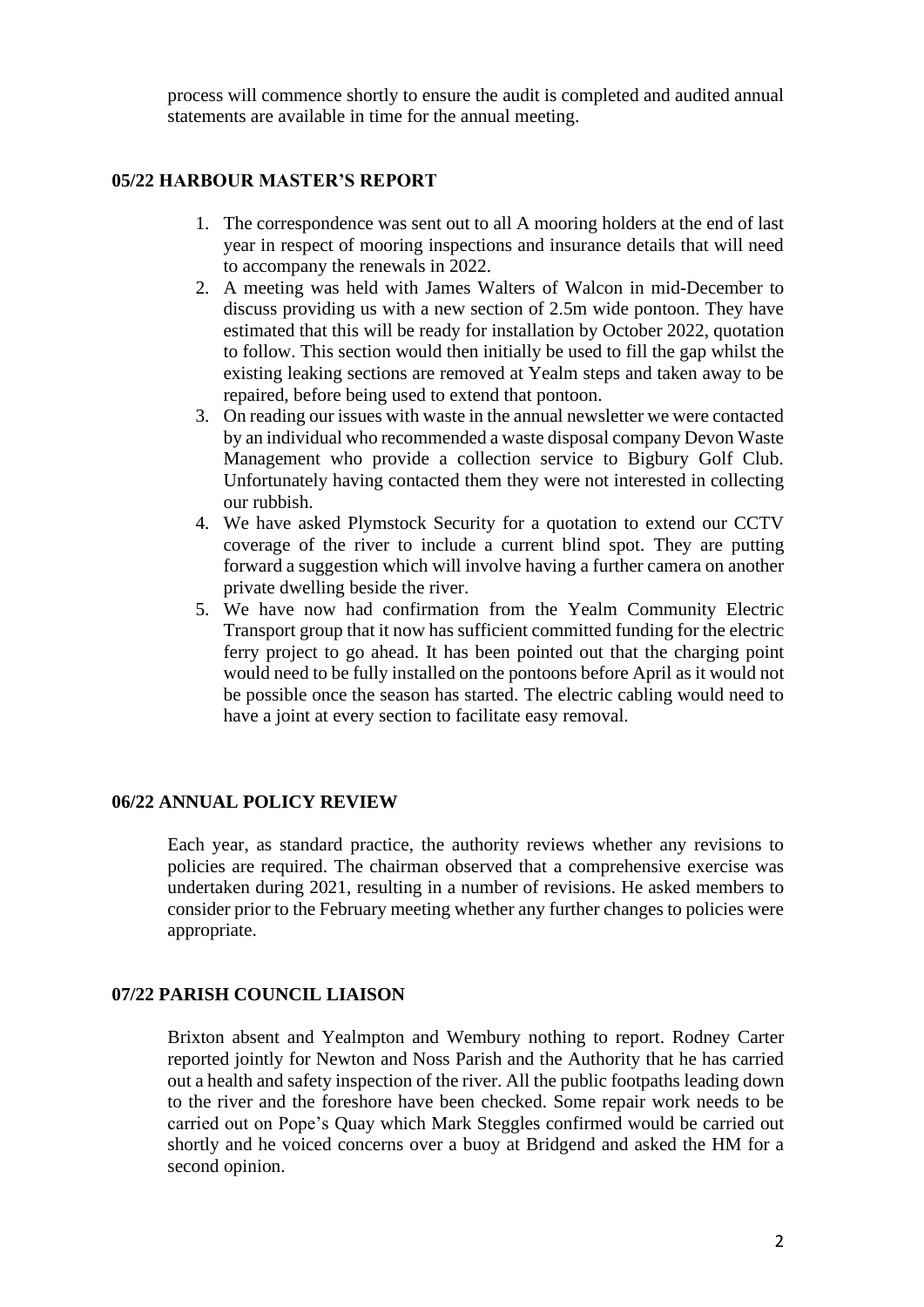## **08/22 CHAIRMAN'S COMMENTS**

1.The Chairman asked about the annual insurance review. The HM pointed out that we are on a three year fixed policy, so no action is necessary.

2. He also asked that a standard operating procedure (SOP) be set up for the staff appraisals each year. Nicky Tewson confirmed that this is in hand.

3. Finally he asked if the audit could be carried out as quickly as possible this year. The OM pointed out that there is still a significant amount of work that needs to be finished before the paperwork will be ready to be given to our accountants.

## **09/22 ANNUAL REVIEW OF DECLARATION OF INTERESTS**

The OM asked as part of an annual review if anyone could let her know if they needed to amend their biographies or declarations or interest posted on the website.

## **10/22 COMMITTEE MEMBERS TRAINING**

Last year the British Port Association offered a training course which was very useful to committee members on the Port Marine Safety Code. As part of the annual review the OM has looked for courses available this year but there aren't any currently on offer. She will update the Authority if any become available.

## **11/22 MOORING ALLOCATIONS, PARTNERSHIP REQUESTS AND WAITING LIST APPLICATIONS**

This month there have been two A mooring, three B moorings, six C moorings and three D moorings allocated. There were four new partnerships put to the authority with the necessary paperwork. It was agreed that all should be allowed.

## **12/22 AOB**

- 1. The OM reminded the Authority that the rent review is due on the  $1<sup>st</sup>$  January 2023, should we wish to seek assistance. It was suggested we approach Ashleigh Phillips from Bruton Knowles again for his help.
- 2. The hall in Noss has been booked for the annual meeting in April.
- 3. The OM also let the Authority know that she intends retiring in 2023 and will give her formal resignation nearer the time when her plans are clear.

#### **13/22 REVIEW OF NON-USE MOORINGS**

Eleven people were contacted regarding the use of their moorings. One individual relinquished his 'A'mooring and the others all had acceptable reasons. They will be reviewed at the end of the year to see if their usage has changed.